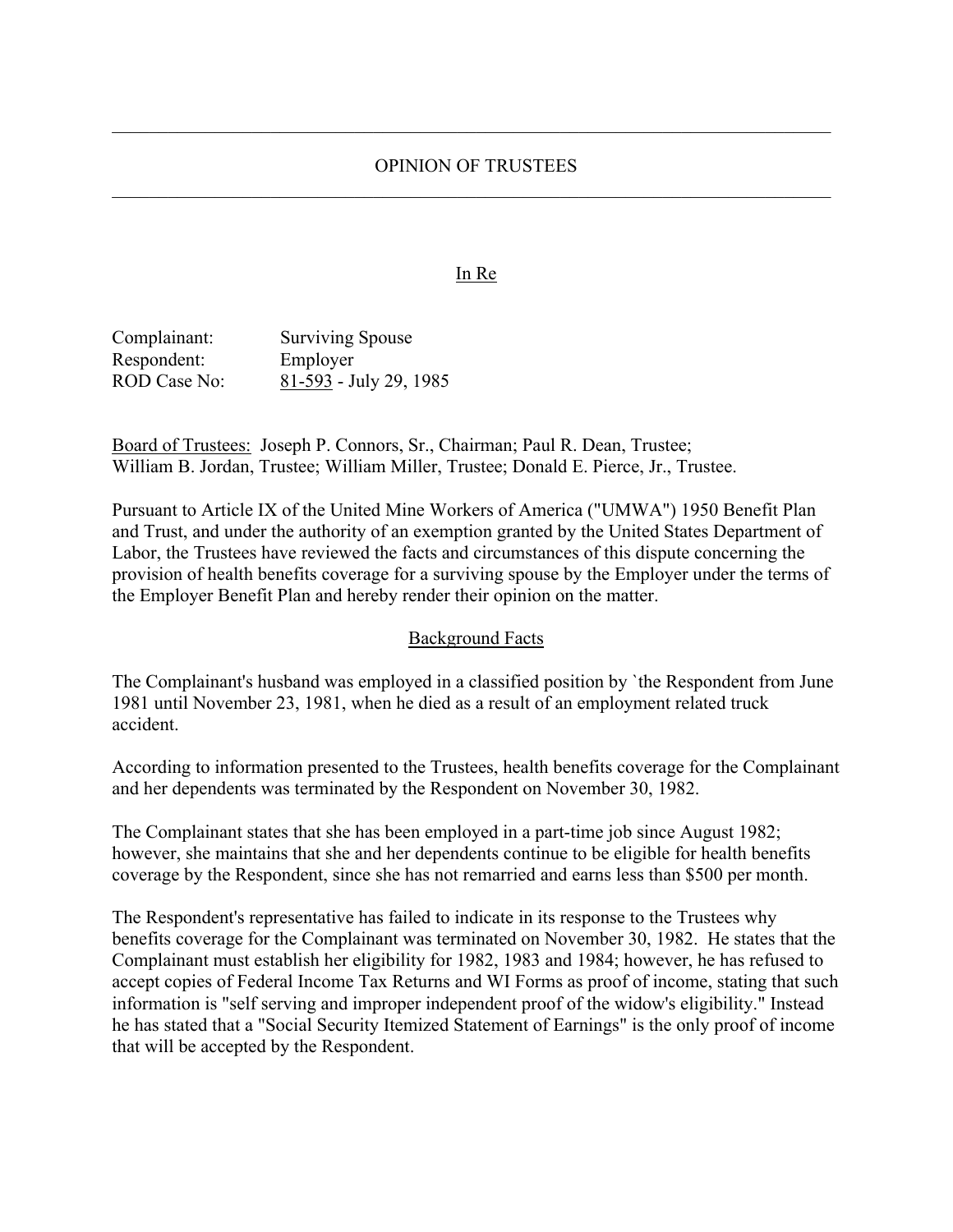Opinion of Trustees Resolution of Dispute Case No. 81-593 Page 2

#### **Dispute**

Is the Respondent responsible for the provision of health benefits coverage for the Complainant and her eligible dependents past November 30, 1982?

### Position of the Parties

Position of the Complainant: The Complainant maintains that she and her dependents are eligible for health benefits coverage beyond November 30, 1982.

Position of the Respondent: The Respondent has failed to state its position in this dispute; however, it is asking for the Complainant's "Social Security Itemized Statement of Earnings" as proof of income.

### Pertinent References

Article XX Section  $(c)(3)(i)$  of the National' Bituminous Coal Wage Agreement of 1981 provides:

- (c) 1974 Plans and Trusts
	- (3)(i) Each Signatory Employer shall establish and maintain an Employee benefit plan to provide, implemented through an insurance carrier(s), health and other non-pension benefits for its Employees covered by this Agreement as well as pensioners under the 1974 Pension Plan and Trust, whose last signatory classified employment was with such Employer. The benefits provided by the Employer to its eligible Participants pursuant to such plans shall be guaranteed during the term of this Agreement by that Employer at levels set forth in such plans.....

Articles I (1), (2), (3), (4) and (6) of the Employer Benefit Plan provide:

### Article I - Definitions

The following terms shall have the meanings herein set forth:

- 1. "Employer" means (coal company).
- 2. "Wage Agreement" means the National Bituminous Coal Wage Agreement of 1981, as amended from time to time and any successor agreement.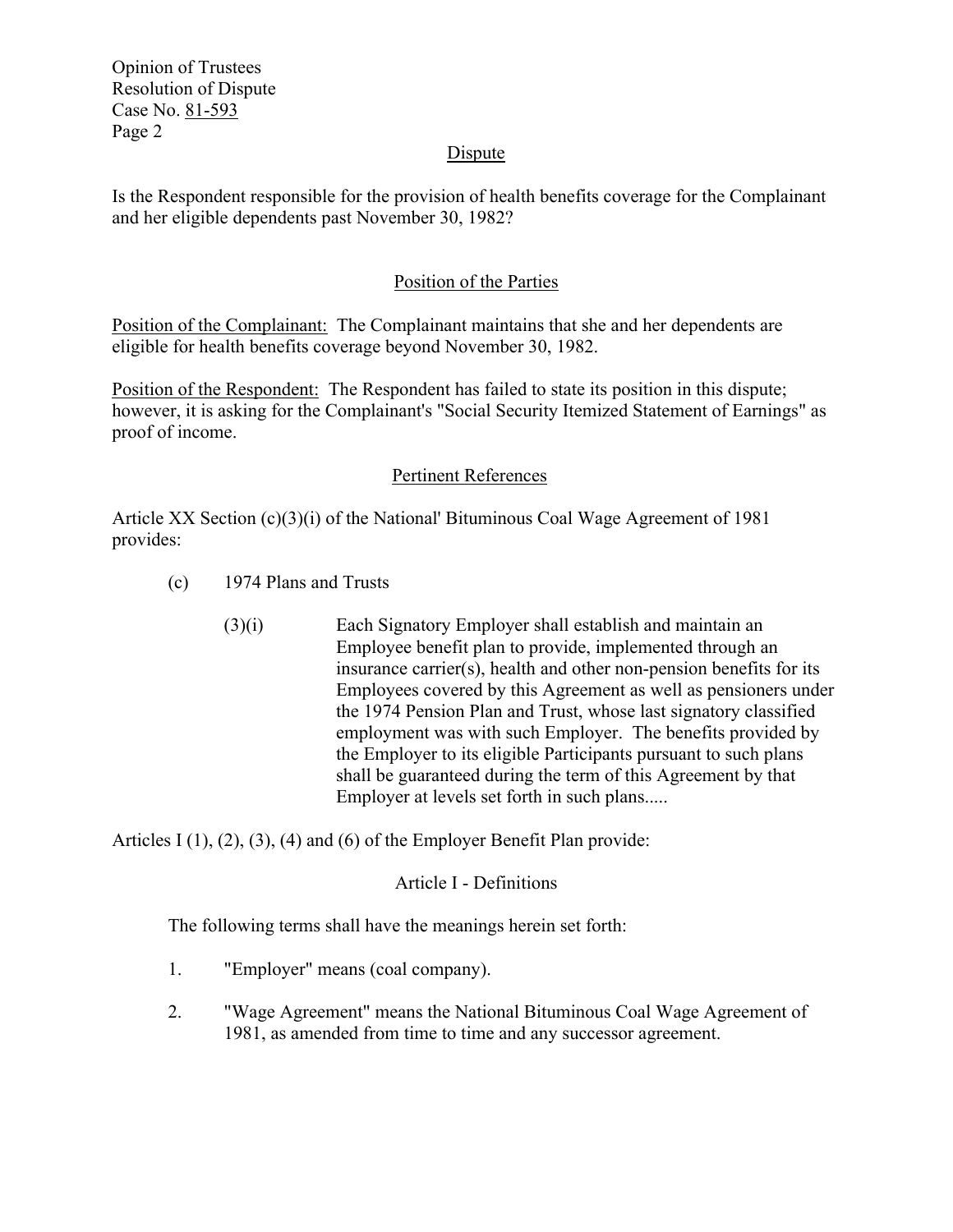Opinion of Trustees Resolution of Dispute Case No. 81-593

Page 3

- 3. "Plan Administrator" shall be the Employer, a subsidiary of the Employer, an affiliated company of the Employer or an employee of the Employer, as designated by the Employer.
- 4. "Employee" shall mean a person working in a classified job for the Employer, eligible to receive benefits hereunder.
- 6. "Beneficiary" shall mean any person who is eligible pursuant to the Plan to receive health benefits as set forth in Article III hereof.

Article II E of the Employer Benefit Plan provides in pertinent part:

# Article II - Eligibility

The persons eligible to receive the health benefits pursuant to Article III as follows:

E. Surviving Spouse and Dependents of Deceased Employees or Pensioners

Health benefits under Article III shall be provided to (i) any unmarried surviving spouse (who was living with or being supported by the Employee or Pensioner immediately prior to the Employee's or Pensioner's death) and (ii) such spouse's unmarried surviving dependent children as defined in subparagraphs (2) and (5) of paragraph B, of an Employee or Pensioner who died:

1. As a result of a mine accident occurring on or after the effective date of the Plan while the Employee was working in a classified job for the Employer.

 $* * *$ 

Health benefits shall continue for a surviving spouse until the remarriage of such spouse, but if such spouse is entitled to such benefits under paragraph (3) above, such health benefits will continue not longer than for the period specified in paragraph (3) above. Health benefits shall not be provided during any month in which such surviving spouse is regularly employed at an earnings rate equivalent to at least \$500 per month.

At the death of an Employee described in paragraph (1) above, health benefits will be continued for the unmarried children until they attain age 22, even if there is no surviving spouse or if the surviving spouse dies before they attain age 22; provided, however, health benefits shall not be provided for any child during any month in which such child is regularly employed at an earnings rate equivalent to at least \$500 per month, unless such child is a full-time student.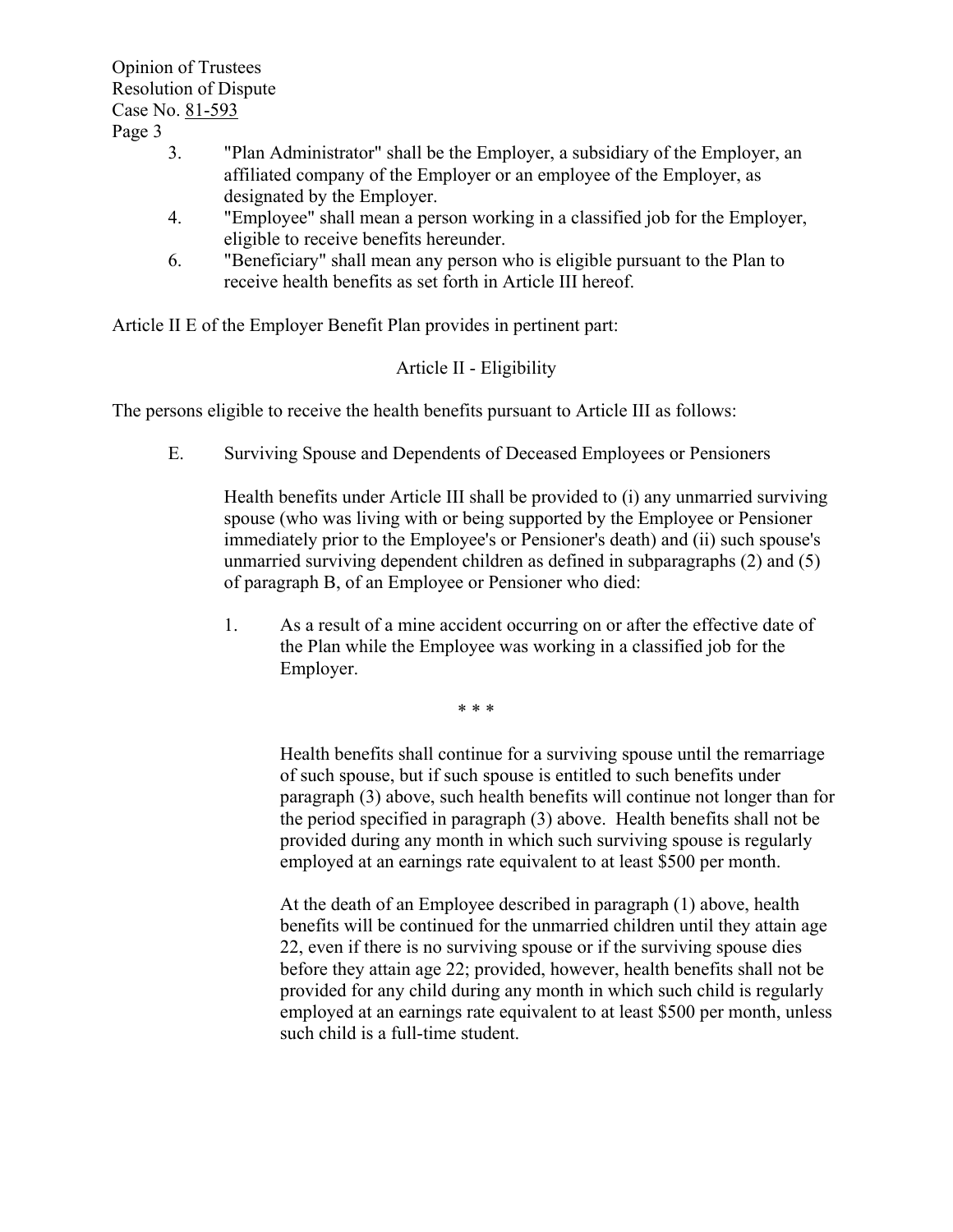Opinion of Trustees Resolution of Dispute Case No. 81-593 Page 4 Article III A. (10)(b) of the Employer Benefit Plan provides;

- (10) General Provisions
	- (b) Administration

The Plan Administrator is authorized to promulgate rules and regulations to implement the Plan, and such rules and regulations shall be binding upon all persons dealing with the Beneficiaries requesting benefit payments under this Plan. The Trustees of the UMWA Health and Retirement Funds will resolve any disputes to assure consistent application of the Plan provisions which are identical to the benefit provisions of the 1950 Benefit Plan and Trust.

### Discussion

Article XX Section  $(c)(3)(i)$  of the 1981 Coal Wage Agreement requires each signatory Employer to maintain a health benefits plan. The benefits provided by the Employer to its eligible Participants shall be guaranteed during the term of the Agreement at the levels set forth in the Employer Benefit Plan.

Under Article II E (1) of the Employer Benefit Plan, Surviving Spouses and their dependents remain eligible for health benefits coverage, provided by the miner's last Employer, for as long as the surviving spouse remains unmarried and has a monthly income under \$500 per month.

The Complainant indicates that she has been employed at a part-time job since August 1982. In November 1982, her benefits coverage was terminated by the Respondent, although she states that she never received notification of this action nor did she become aware of this until 1984 when her son was in an accident. The Complainant maintains that the Respondent has never requested income information from her which would establish her eligibility for the health benefit plan, although she would be able to provide a statement of employment verification from her Employer, as well as W-2 forms and recent Federal Income Tax Returns to verify her income and eligibility for the benefit plan.

In his response, the Respondent's representative states that "federal Income Tax Returns are self serving and do not provide proof of the widow's eligibility." The representative has requested a Social Security Itemized Statement of Earnings.

Under Article III A (10)(b) of the Employer Benefit Plan, the Plan Administrator is authorized to promulgate rules and regulations to implement the Plan. In ROD No. 81-155 (enclosed herein), the Trustees have stated that any such rules and regulations should not impose an unreasonable burden on beneficiaries preventing them from receiving the coverage to which they are entitled. The Trustees note that Social Security Itemized Statements are not current and therefore would not provide the information that the Respondent needs to determine the Complainant's eligibility.